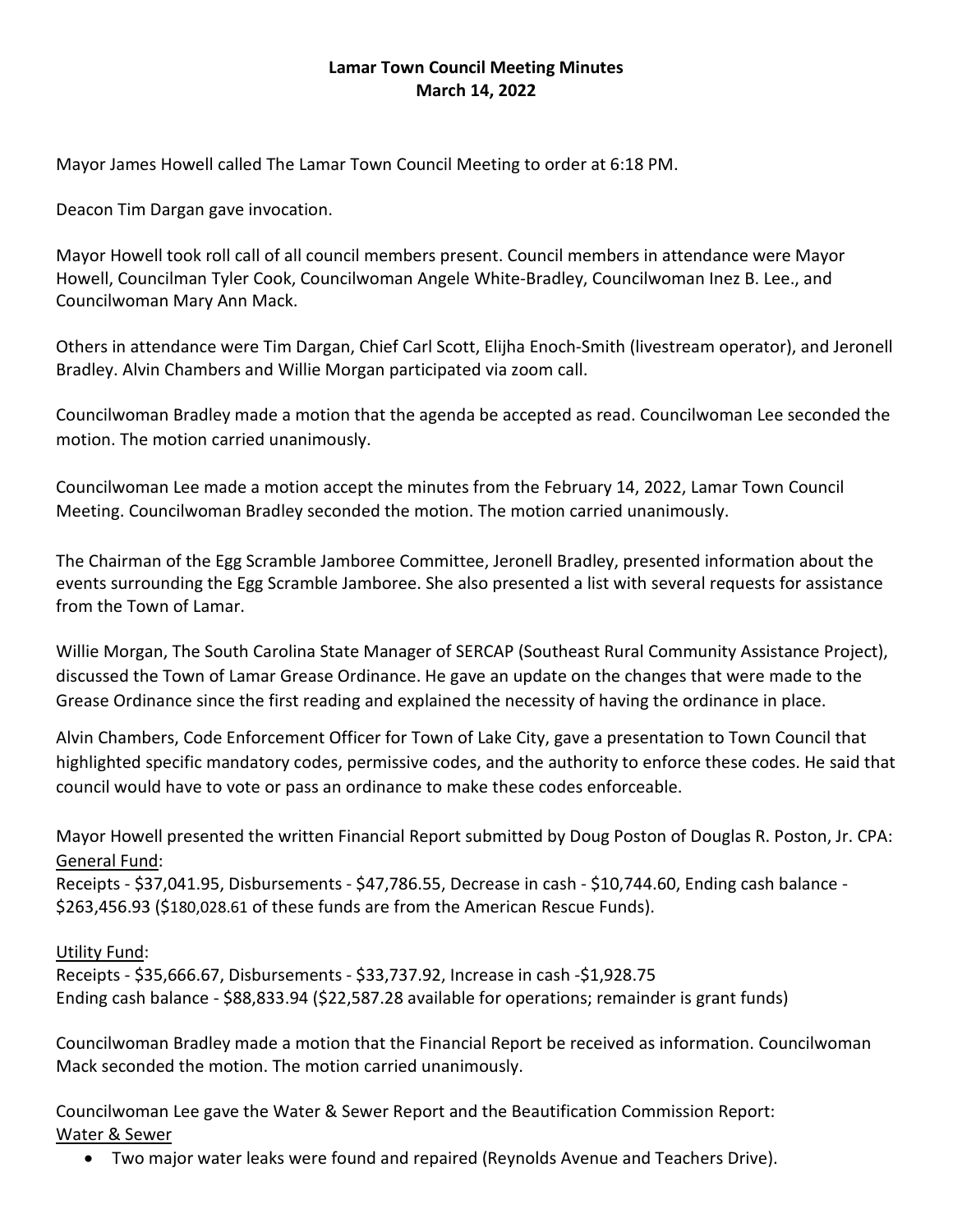- Boil Water Advisory was issued, but later rescinded after repairs were fixed.
- Phil Harris, South Carolina Water & Rural Authority (SCWRA), is coming to Lamar to help locate the force main on Railroad Avenue.
- The transducer on the Grooms Water Tank has been repaired.

## Beautification Commission

• Great American Cleanup March 18 & 19, 2022

Councilwoman Mack asked about the possibility of getting readable meters for the Town. She asked if someone has reached out to any of the State Senators or Representatives to secure some of the new money that is coming down from the state for infrastructure. She also asked if there was plan for what at the Town wanted to do with the money.

Mayor Howell replied that the Town is already working on getting new meters. He replied that he received a letter from Senator Malloy about the money, but that was the extent of the letter. Councilwoman Bradley added that agencies usually require that municipalities submit a plan for the financial assistance that they request. Mr. Dargan mentioned the Capital Improvement Plan would address some of those issues. Councilwoman Bradley said that an effort should be made to target certain sections of the Town so that the entire town would eventually be brought up to date.

Councilman Cook gave the Lamar Police Department Report:

- Community Outreach Darlington County Sheriff's Office hosted a Women's Self-Defense Class on February 22, 2022.
- Recruitment The Lamar Police Department is still accepting applications for potential Police Officers.
- Encouraged citizens to register for "TextMyGov".
- Chief Scott reported that things have been good around town the past few weeks.

Councilwoman Mack gave the Streets and Sanitation Report:

- No official report to make.
- Met with employees.

Councilwoman Bradley gave a Codes and Business License Report:

- Reported that there are currently 102 businesses with business licenses.
- We will have the second reading of the Business License Ordinance.

Councilwoman Lee said that the Town must make sure that all business licenses have backflows. Mr. Dargan said that DataMax has done an excellent job of collecting delinquent business license fees.

Councilwoman Bradley read the second reading of the Business License:

Mr. Dargan pointed out that although business applying for a 2022-2023 business license will only be paying \$100, they still must give their gross income amount at the time of applying for license so their true fees can be determined for the 2023-2024 business license tax year. Any business that does not have a tax license by May 15, must pay a 15% late fee penalty. In addition, no business can legally operate in the Town of Lamar without obtaining a business license from the Town of Lamar.